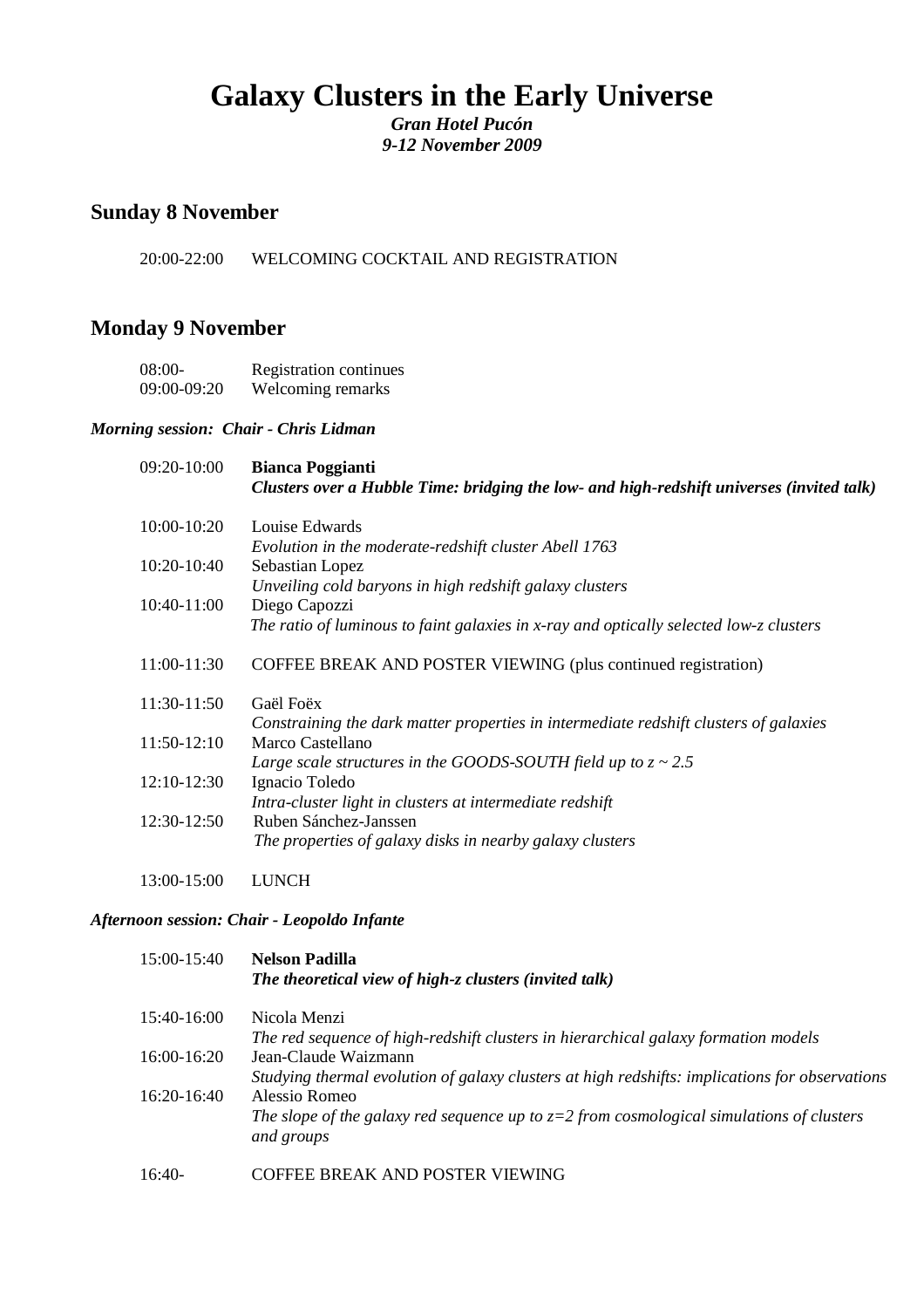# **Tuesday 10 November**

## *Morning session: Chair – George Miley*

| 09:00-09:40 | <b>Mike Gladders</b><br><b>Optically Selected Galaxy Clusters: from the SDSS to RCS (invited talk)</b> |
|-------------|--------------------------------------------------------------------------------------------------------|
|             |                                                                                                        |
| 09:40-10:00 | Hernan Muriel                                                                                          |
|             | Red sequence and environment: implications for the star formation history in protoclusters             |
| 10:00-10:20 | Remi Cabanac                                                                                           |
|             | The CFHTLS Strong Lensing Legacy Survey: a window on groups scale lenses                               |
| 10:20-10:40 | Ricardo Demarco                                                                                        |
|             | Spectrophotometric properties of cluster galaxies: galaxy evolution and cluster structure              |
|             | at $z > 0.8$                                                                                           |
| 10:40-11:00 | <b>Anand Raichoor</b>                                                                                  |
|             | Mass-size relation for early-type galaxies at $z>1$                                                    |
| 11:00-11:30 | COFFEE BREAK AND POSTER VIEWING                                                                        |
| 11:30-11:50 | Tomas Verdugo                                                                                          |
|             | Probing the innermost density profile in the lens galaxy group SL2SJ02140-0532                         |
| 11:50-12:10 | Mathilde Jauzac                                                                                        |
|             | Weak lensing detection of a filamentary structure near the massive cluster MACSJ0717                   |
| 12:10-12:30 | Renbin Yan                                                                                             |
|             | RCS-Spec: galaxy evolution in distant clusters                                                         |
| 12:30-12:50 | Carolina Núñez                                                                                         |
|             | Morphological and photometric study of the galaxy population in XMMJ2235-2557 at $z=1.39$              |
| 13:00-15:00 | <b>LUNCH</b>                                                                                           |

## *Afternoon session: Chair - Felipe Barrientos*

| 15:00-5:40    | <b>Mark Brodwin</b><br>The infrared view of high-z clusters (invited talk)  |
|---------------|-----------------------------------------------------------------------------|
| 15:40-16:00   | John Stott                                                                  |
|               | The mass and size evolution of brightest cluster galaxies since $z=1.5$     |
| 16:00-16:20   | Frank Heymann                                                               |
|               | Clustering of red galaxies around the $z=1.53$ quasar 3C 270.1              |
| $16:20-16:40$ | Gillian Wilson                                                              |
|               | The SpARCS $z > 1$ cluster survey                                           |
| $16:40-17:10$ | COFFEE BREAK AND POSTER VIEWING                                             |
| 17:10-17:30   | Adam Muzzin                                                                 |
|               | The GCLASS survey                                                           |
| 17:30-17:50   | Stefano Andreon                                                             |
|               | The cluster of galaxies JKCS041 at $z \sim 1.9$ and cluster scale relations |
| 17:50-18:10   | Roberto Muñoz                                                               |
|               | The growth of the red sequence in clusters since $z \sim l$                 |
| 18:10-18:30   | Povilas Palunas                                                             |
|               | Ly-alpha blobs: signposts of clustering in the early universe               |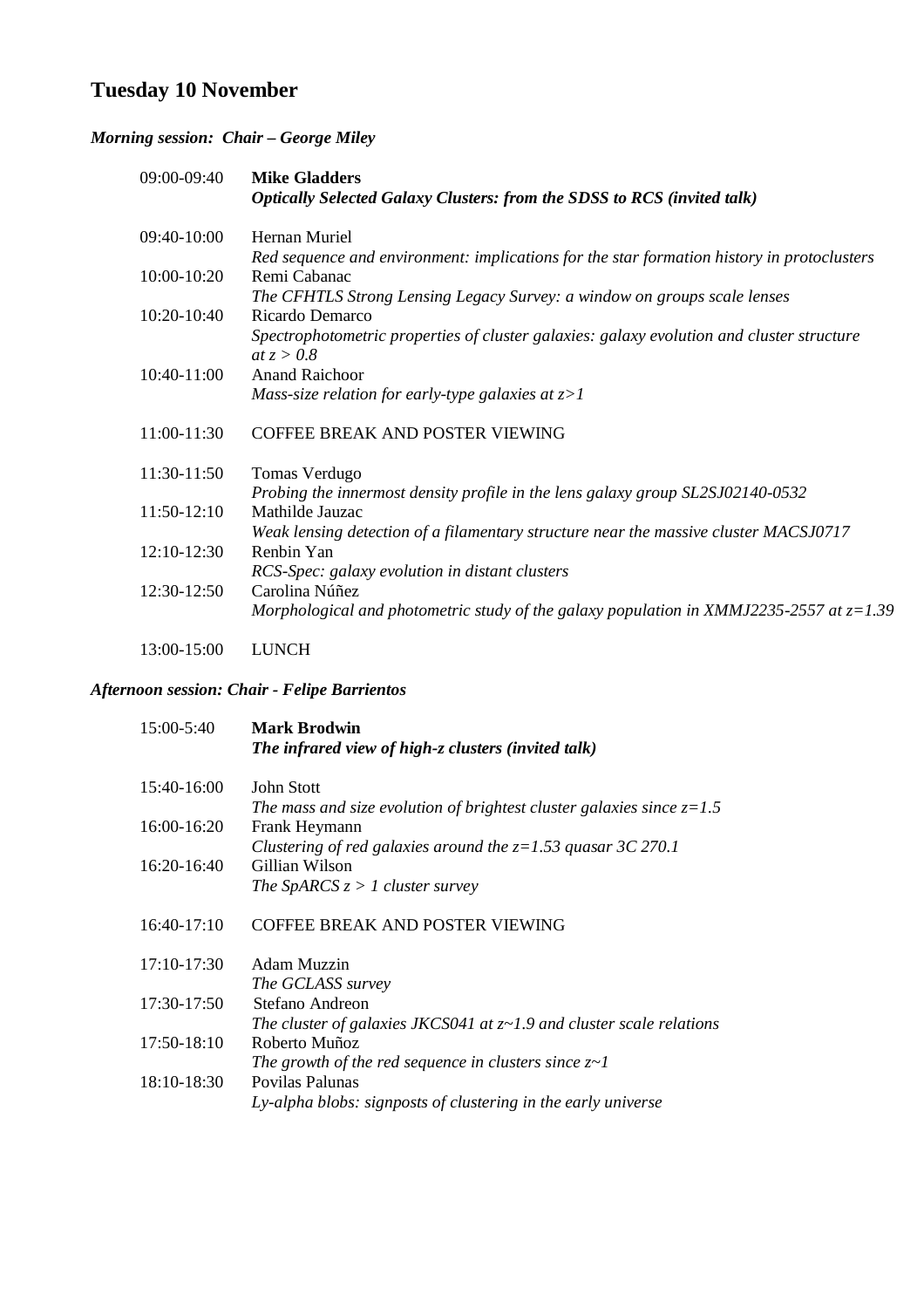# **Wednesday 11 November**

### *Morning session: Chair – Gus Evrard*

| 09:00-09:40 | <b>Kathy Romer</b><br>The x-ray view of high-z clusters (invited talk)                     |
|-------------|--------------------------------------------------------------------------------------------|
| 09:40-10:00 | <b>Florence Durret</b>                                                                     |
|             | An x-ray to infrared view of the young cluster RX J1257.2+4738 at $z=0.866$                |
| 10:00-10:20 | Rene Fassbender                                                                            |
| 10:20-10:40 | New high-z x-ray clusters from the XMM-Newton Distant Cluster Project<br>Antoine Chamballu |
|             | The Planck cluster catalog: S-Z and x-ray expected properties                              |
| 10:40-11:00 | Jeeseon Song                                                                               |
|             | Characterizing the image of SPT AGN in SZE cluster finding                                 |
| 11:00-11:30 | COFFEE BREAK AND POSTER VIEWING                                                            |
| 11:30-11:50 | Ilona Soechting                                                                            |
|             | Quasars and galaxy clusters $-$ where are the connections?                                 |
| 11:50-12:10 | Luis Campusano                                                                             |
|             | Finding galaxy clusters at $z>1$ embedded in large quasar group complexes                  |
| 12:10-12:30 | Eduardo Cypriano                                                                           |
|             | z~1 galaxy clusters around quasar pairs                                                    |
| 12:30-12:50 | Craig Harrison                                                                             |
|             | The environments of $z \sim 13C$ radio sources                                             |
| 13:00-15:00 | <b>LUNCH</b>                                                                               |

#### *Afternoon session: Chair – Marc Huertas*

| 15:00-15:40   | <b>George Miley</b><br>Radio sources as probes of clusters in the early universe (invited talk) |
|---------------|-------------------------------------------------------------------------------------------------|
| 15:40-16:00   | Nina Hatch                                                                                      |
|               | Cluster progenitors: radio-selected galaxy overdensities at $z \sim 2.4$                        |
| $16:00-16:20$ | <b>Audrey Galametz</b>                                                                          |
|               | Probing high redshift galaxy clusters at $z \sim 1.5$ using radio galaxies                      |
| $16:20-16:40$ | Jaron Kurk                                                                                      |
|               | H-alpha emitters in a forming cluster at $z=1.6$ in the GMASS field                             |
| $16:40-$      | COFFEE BREAK AND POSTER VIEWING                                                                 |
| 20:00         | CONFERENCE DINNER                                                                               |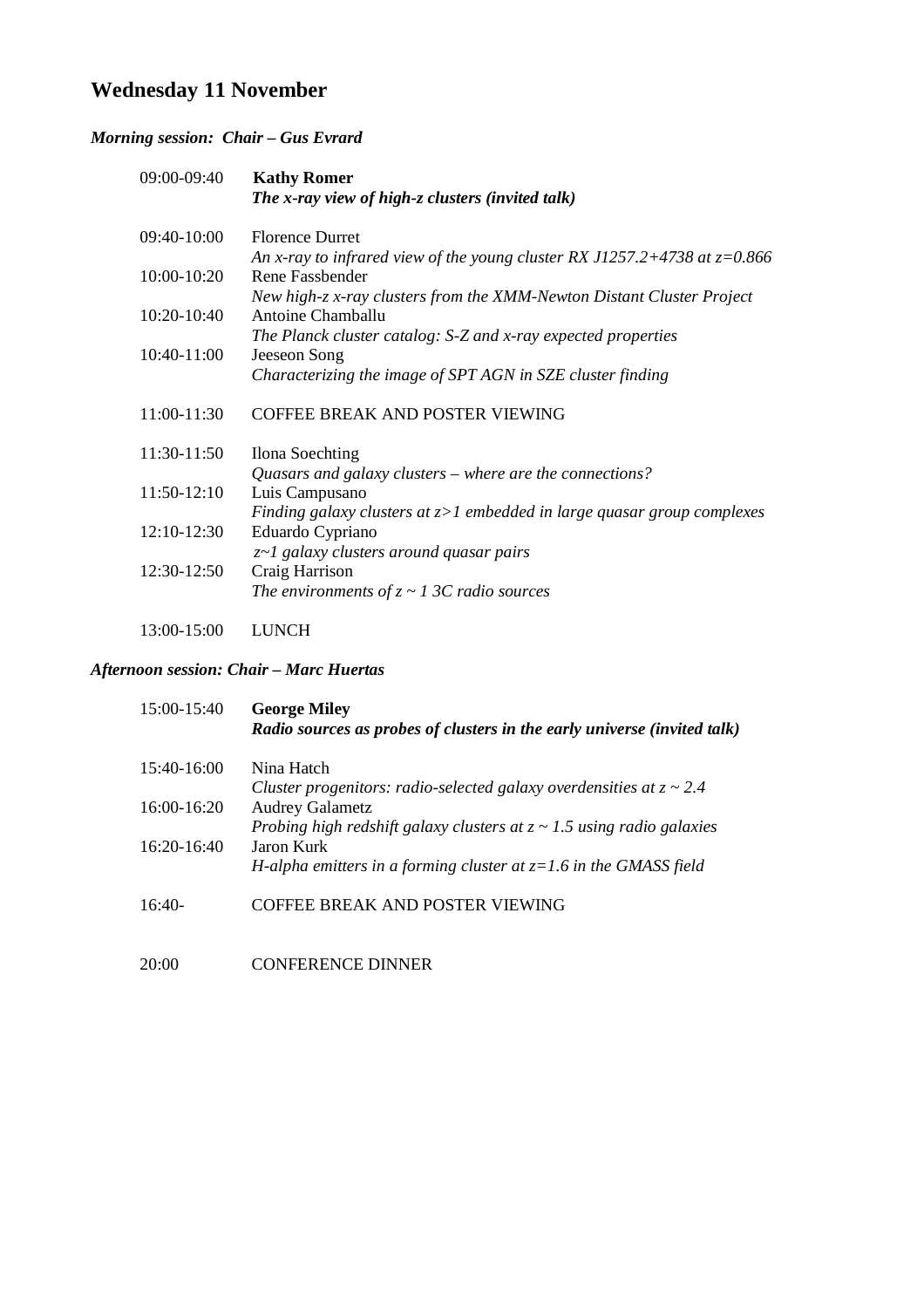### **Thursday 12 November**

### *Morning session: Chair – Gus Evrard*

| 09:00-09:40 | Tadayuki Kodama<br>Panoramic views of cluster evolution since $z=3$ with Subaru (invited talk)                                                                                 |
|-------------|--------------------------------------------------------------------------------------------------------------------------------------------------------------------------------|
| 09:40-10:00 | Marc Huertas-Company                                                                                                                                                           |
|             | The role of environment in the morphological transformation of galaxies in 9 rich<br>intermediate redshift clusters                                                            |
| 10:00-10:20 | Alessandro Rettura                                                                                                                                                             |
|             | Probing stellar populations and structural evolution in the early universe: star formation<br>histories and sizes of massive early type galaxies in field, groups and clusters |
| 10:20-10:40 | Percy Gomez                                                                                                                                                                    |
|             | The very massive central galaxy in the nearby Abell 3287 cluster                                                                                                               |
| 10:40-11:00 | Raphael Gobat                                                                                                                                                                  |
|             | Star formation histories of $z \sim 1$ cluster early-type galaxies                                                                                                             |
| 11:00-11:30 | COFFEE BREAK AND POSTER VIEWING                                                                                                                                                |
| 11:30-11:50 | <b>Ruth Grutzbauch</b>                                                                                                                                                         |
|             | The star formation history of the XMMU J2235.3-2557 galaxy cluster at $z=1.4$                                                                                                  |
| 11:50-12:10 | Ernst Kuiper                                                                                                                                                                   |
|             | Growing up in the city: galaxy populations in a protocluster at $z \sim 3$                                                                                                     |
| 12:10-12:30 | <b>Luke Davies</b>                                                                                                                                                             |
|             | Galaxy clustering at the very highest redshift                                                                                                                                 |
| 12:30-12:50 | Matteo Maturi                                                                                                                                                                  |
|             | Cosmology with galaxy cluster counts in weak-lensing surveys                                                                                                                   |
| 13:00-15:00 | <b>LUNCH</b>                                                                                                                                                                   |

#### *Afternoon session: Chair – Michael West*

| 15:00-15:40   | <b>Gus Evrard</b><br>The agony and the ecstasy: cluster cosmology in the data-rich era (invited talk)                    |
|---------------|--------------------------------------------------------------------------------------------------------------------------|
| $15:40-16:00$ | Chris Lidman                                                                                                             |
|               | Using Type Ia supernovae in distant galaxy clusters as a dark energy probe                                               |
| $16:00-16:20$ | Hao-Yi Wu                                                                                                                |
|               | Precision cosmology from future galaxy cluster surveys                                                                   |
| $16:20-16:40$ | Eric Jullo                                                                                                               |
|               | Dark matter and dark energy with strong lensing in galaxy clusters                                                       |
| $16:40-17:00$ | Marceau Limousin                                                                                                         |
|               | A new window of exploration in the Mass Spectrum: strong Lensing by galaxy groups in<br>the Strong Lensing Legacy Survey |
|               |                                                                                                                          |

*CONFERENCE END*

## **Posters**

- Heather Andrews: *Unveiling cold baryons in high redshift cluster galaxies*
- Pablo Araya Melo: *Identifying Shocks in the Cosmic Spine*